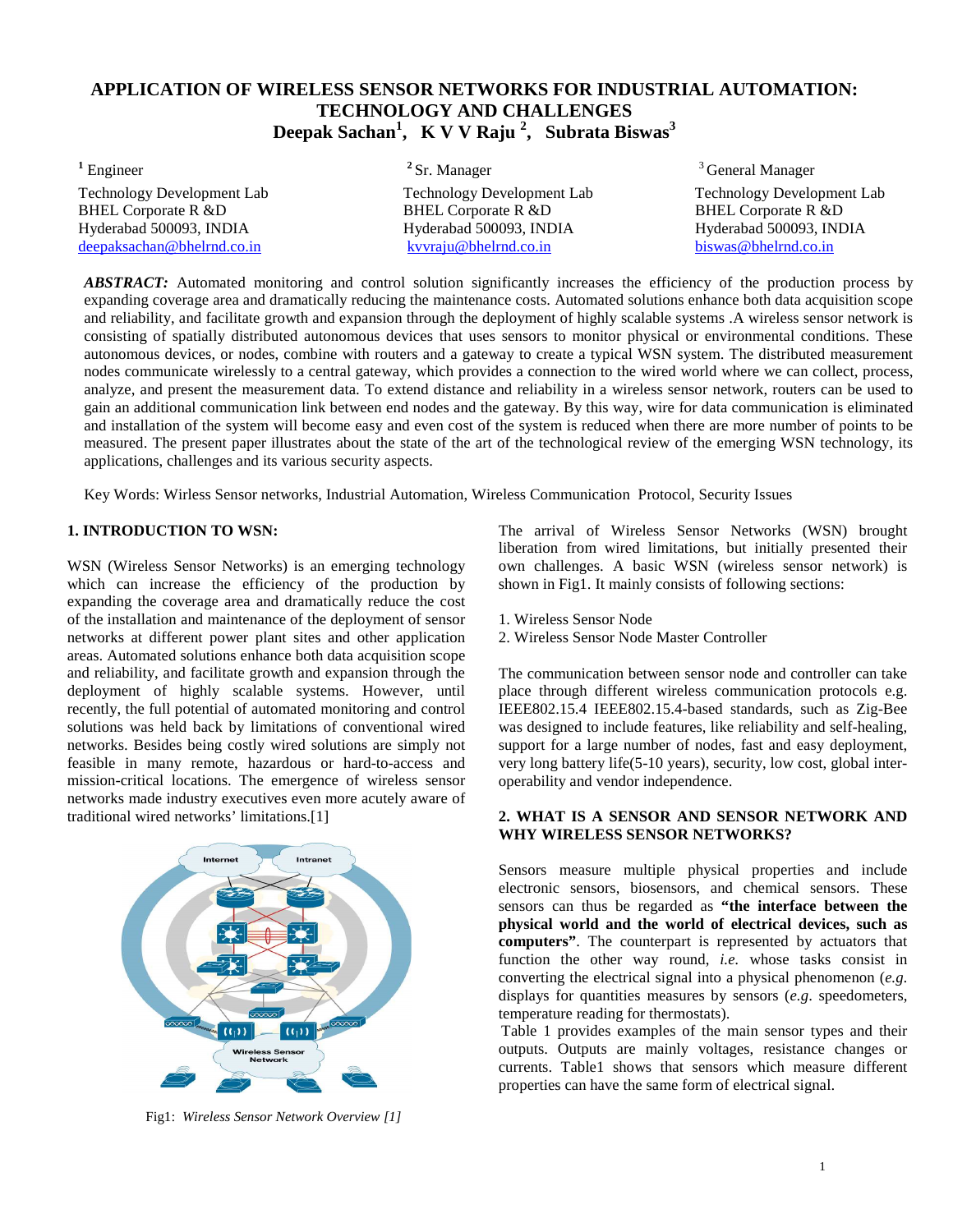Wireless sensor networks (WSNs) are perceived as the most appropriate approach to solve that issue and enable a wider development of machine-to machine (M2M) applications. Wireless sensor networking is a form of mesh networking, with self-forming and self-healing properties.

| <b>Physical</b><br>property | Sensor                 | Output            |
|-----------------------------|------------------------|-------------------|
|                             |                        |                   |
| <b>Temperature</b>          | Thermocouple           | Voltage           |
|                             | Silicon                | Voltage/          |
|                             |                        | Current           |
|                             | Resistance             |                   |
|                             | Temperature            | Resistance        |
|                             | Detector(RTD)          |                   |
|                             |                        |                   |
|                             | Thermistor             | Resistance        |
|                             |                        |                   |
|                             | <b>Strain Gauge</b>    | Resistance        |
| Force/                      |                        |                   |
| <b>Pressure</b>             | Piezoelectric          | Voltage           |
|                             |                        |                   |
| <b>Acceleration</b>         | Accelerometer          | Capacitance       |
|                             |                        |                   |
|                             | Transducer             | Voltage           |
| Flow                        |                        |                   |
|                             | Transmitter            | Voltage/          |
|                             |                        | Current           |
| <b>Position</b>             | <b>Linear Variable</b> |                   |
|                             | Differential           |                   |
|                             | Transformers           | <b>AC Voltage</b> |
|                             | (LVDT)                 |                   |
| <b>Light Intensity</b>      | Photodiode             | Current           |

Table 1: Examples of sensor types and their output

#### **3. ARCHITECTURE OF WIRELESS SENSOR NETWORKS (WSN)**:

*WSN* are networks of nodes that sense and potentially also control their environment. They communicate the information through "wireless links enabling interaction between people or computers and the surrounding environment".



The data gathered by the different nodes is sent to a sink or master controller, by means of different wireless communication protocol, which is connected to other networks (*e.g.* the Internet, Zig-bee) through a gateway. A WSN mainly consists of:

1. Master Control Unit (MCU) 2. Sensor Node

### **3.1 Master Controller Unit:**

Master Control Unit (MCU) will collect the data from all the Sensor Nodes and logs data. It consists of a Microprocessor unit and an RF module (e.g.Zig-Bee) Fig 3.

Whenever MCU is switched on RF coordinator will detect all the sensor nodes which are on same network id. Once detected, Microprocessor unit will request data from the sensor nodes using different types of protocol over RF e.g. Zig-Bee



*Fig 3: Master Control Unit* 

A basic MCU consists of:

- a) Ethernet Micro Processor (e.g. RCM6700)
- b) RF Coordinator
- c) Graphical Display
- d) Memory for logging data.
- e) Keypad

MCU simultaneously communicate with sensor nodes and PC by following ways:

- 1) RF communication between the Master Control Unit and Sensor node. RF communication is used for data transfer of sensor values from node to MCU
- 2) Communication between PC and MCU is Modbus over Ethernet based.

### **3.2 Individual Wireless Sensor Node Architecture:**

Sensor nodes are the simplest devices in the network. As their number is usually larger than the number of actuators or sinks, they have to be cheap. A sensor node typically consists of five main parts: one or more sensors gather data from the environment, the central unit in the form of a microprocessor manages the tasks, a transceiver (included in the communication module in Fig 4 communicates with the environment and a memory is used to store temporary data or data generated during processing, the battery supplies power to all parts with energy To assure a sufficiently long network lifetime (see Fig 4). Due to this, data processing tasks are often spread over the network, *i.e.* nodes co-operate in transmitting data to the sinks. Although most sensors have a traditional battery there is some early stage research on the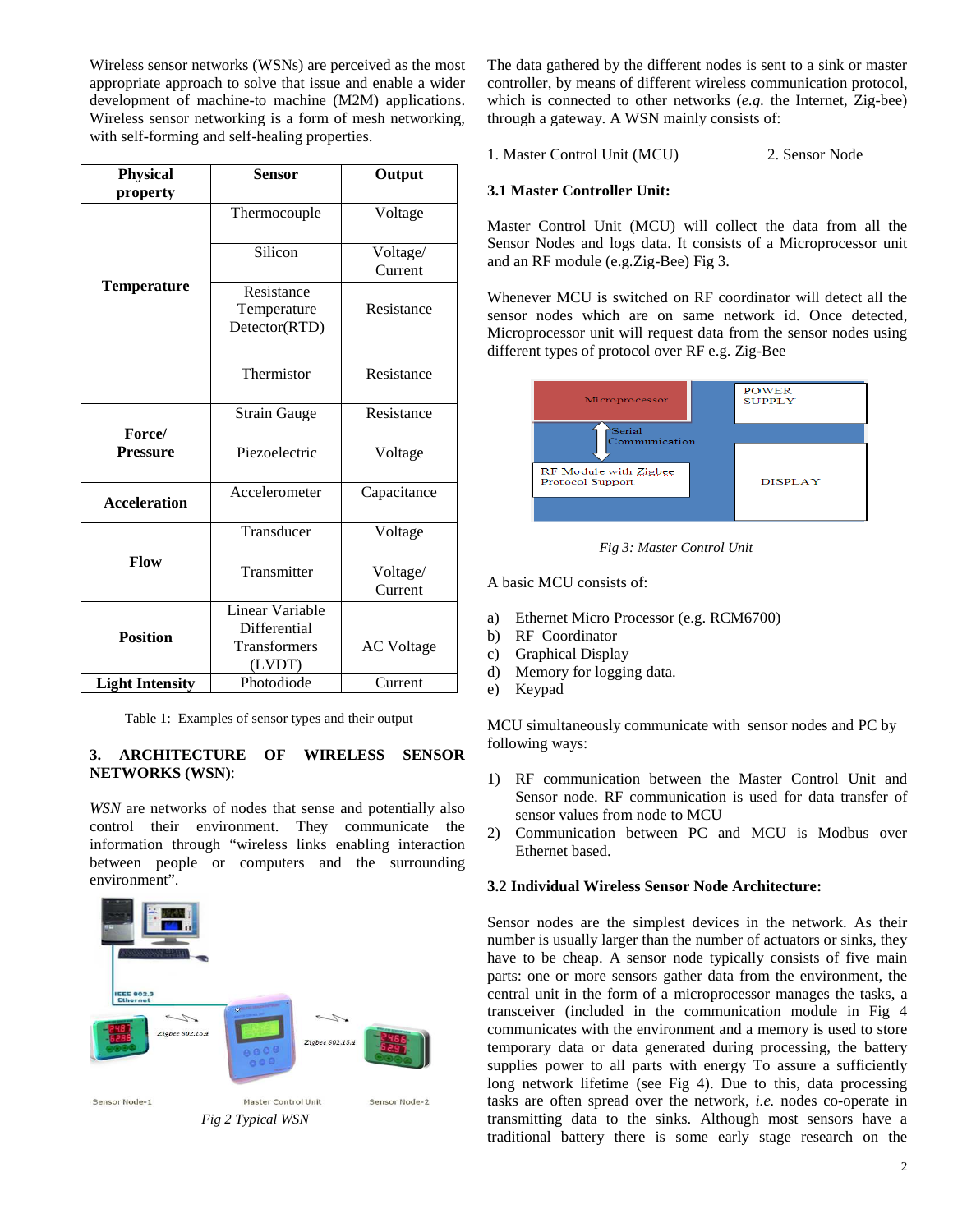production of sensors without batteries, i.e. using similar technologies like passive RFID chips without batteries.



 *Fig4: Sensor Node Architecture*

A functional block diagram of a versatile wireless sensing node is provided in Fig 5 modular design approach provides a flexible and versatile platform to address the needs of a wide variety of applications. For example, depending on the sensors to be deployed, the signal conditioning block can be re-programmed or replaced. This allows for a wide variety of different sensors to be used with the wireless sensing node. Similarly, the radio link may be swapped out as required for a given applications wireless range requirement and the need for bi-directional communications. The use of flash memory allows the remote nodes to acquire data on command from a base station, or by an event sensed by one or more inputs to the node. Furthermore, the embedded firmware can be upgraded through the wireless network in the field.

The microprocessor (Fig 5) has a number of functions including:

- Managing data collection from the sensors
- Performing power management functions.
- Interfacing the sensor data to the physical radio layer.
- Managing the radio network protocol.



*Fig5: Sensor Node Block Diagram* 

A key feature of any wireless sensing node is to minimize the power consumed by the system. Generally, the radio subsystem requires the largest amount of power. Therefore, it is advantageous to send data over the radio network only when required.

There can be many ways to transfer the data over radio link e.g. 802.11, Bluetooth, Wi-Fi, Zig-Bee etc (refer to section 5). This event-driven sensor data collection model requires an algorithm to be loaded into the node to determine when the data should be sent based on the sensed event. Additionally, it is important to minimize the power consumed by the sensor itself. Therefore, the hardware should be designed to allow the microprocessor to judiciously control power to the radio channel, sensor and sensor signal conditioner [13]. We can collaborate these individual nodes using different architectures (e.g. star, mesh, hybrid etc) to a sink or master controller to control the output as per the requirement.

# **4 TYPES OF WIRELESS SENSOR NETWORKS ARCHITECTURE:**

There are a number of topologies available for radio communications networks. A brief discussion of the network topologies that apply to wireless sensor networks are outlined below. They are

- 1. Star Network
- 2. Mesh Network
- 3. Hybrid Network

#### **4.1 Star Network (Single Point-to-Multipoint)**

A star network (Fig 6) is a communications topology where a single base station can send and/or receive a message to a number of remote nodes. The remote nodes can only send or receives a message from the single base station; they are not permitted to send messages to each other.



*Fig6: Star Network* 

The advantage of this type of network for wireless sensor networks is in its simplicity and the ability to keep the remote node's power consumption to a minimum. It also allows for low latency communications between the remote node and the base station. The disadvantage of such a network is that the base station must be within radio transmission range of all the individual nodes and is not as robust as other networks due to its dependency on a single node to manage the entire network. [4,5]

#### **4.2 Mesh Network**



*Fig7: Mesh Network* 

A mesh network allows for any node in the network to transmit to any other node in the network that is within its radio transmission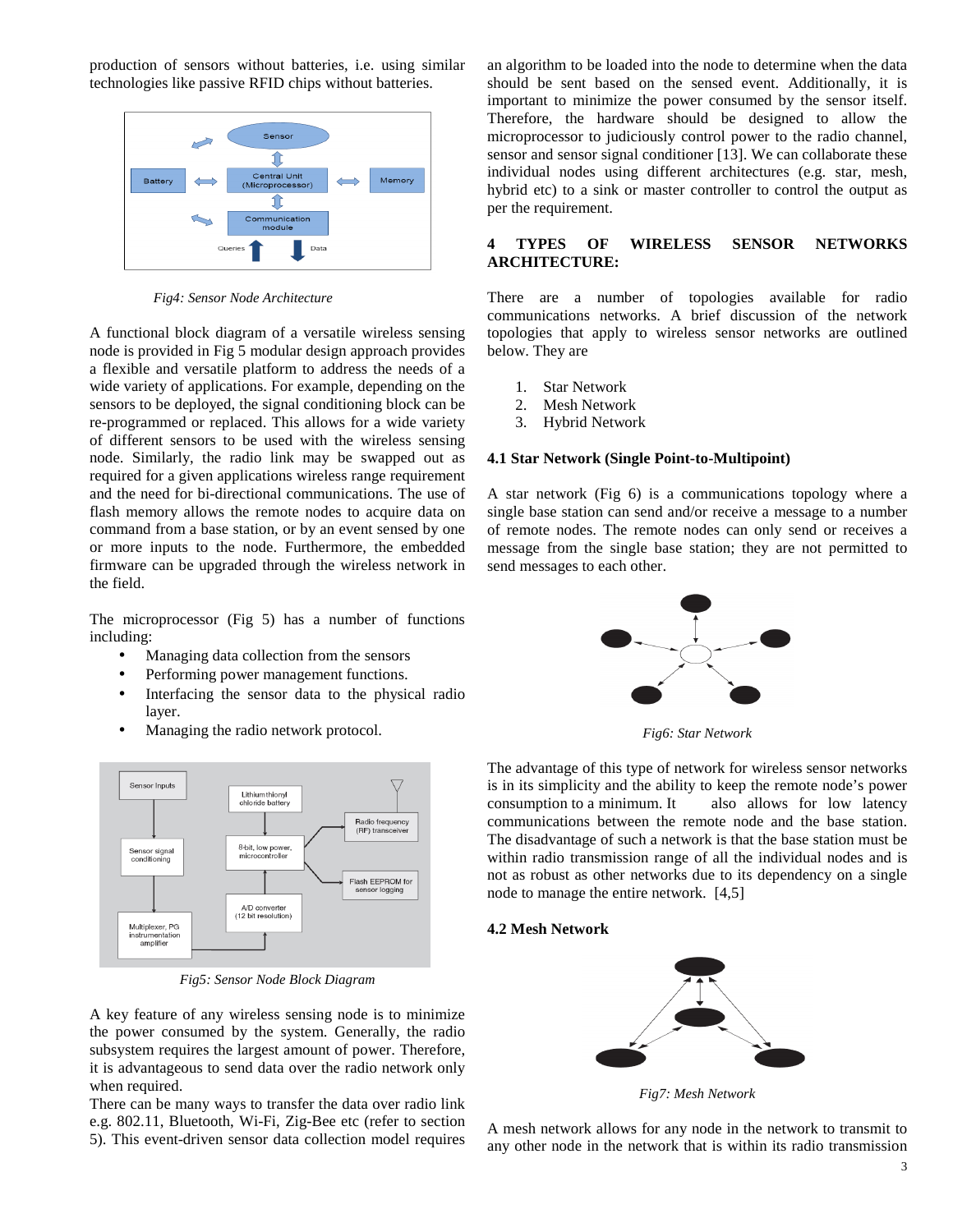range (Fig 7). This allows for what is known as multi hop communications; that is, if a node wants to send a message to another node that is out of radio communications range, it can use an intermediate node to forward the message to the desired node. This network topology has the advantage of redundancy and scalability. If an individual node fails, a remote node still can communicate to any other node in its range, which in turn, can forward the message to the desired location. In addition, the range of the network is not necessarily limited by the range in between single nodes; it can simply be extended by adding more number of nodes to the system. The disadvantage of this type of network is in power consumption for the nodes that implement the multi hop communications are generally higher than for the nodes that don't have this capability, often limiting the battery life. Additionally, as the number of communication hops to a destination increases, the time to deliver the message also increases, especially if low power operation of the nodes is a requirement.

#### **4.3 Hybrid Star – Mesh Network**



*Fig8: Hybrid Star Mesh Network [4,5,6,7]* 

A hybrid between the star and mesh network provides for a robust and versatile communications network, while maintaining the ability to keep the wireless sensor nodes power consumption to a minimum (Fig 8). In this network topology, the lowest power sensor nodes are not enabled with the ability to forward messages. This allows for minimal power consumption to be maintained. However, other nodes on the network are enabled with multi hop capability, allowing them to forward messages from the low power nodes to other nodes on the network. Generally, the nodes with the multi hop capability are higher power, and if possible, are often plugged into the electrical mains line. This is the topology implemented by the up and coming mesh networking standard known as Zig-Bee[4,5].

These nodes and master controller can communicate through different wireless communication protocols.

### **5 RADIO OPTIONS FOR THE PHYSICAL LAYER IN WIRELESS SENSOR NETWORKS:**

The physical radio layer defines the operating frequency, modulation scheme, and hardware interface of the radio to the system. There are many low power proprietary radio integrated circuits that are appropriate choices for the radio layer in wireless sensor networks, including those from companies such as Atmel, Micro-Chip, Micrel, Melexis, and ChipCon. If possible, it is advantageous to use a radio interface that is based on standards. A discussion of existing radio standards and how they may or may not apply to wireless sensor networks is given below:

#### **5.1 IEEE802.11x:**

IEEE802.11 is a standard that is meant for local area networking for relatively high bandwidth data transfer between computers or other devices. The frequencies used in 802.11x protocol are 2.4 GHz, 3.6 GHz and 5 GHz. The data transfer rate ranges from as low as 1 Mbps to over 50 Mbps. Typical transmission range is 300 feet with a standard antenna; the range can be greatly improved with use of a directional high gain antenna. Both frequency hopping and direct sequence spread spectrum modulation schemes are available. While the data rates are certainly high enough for wireless sensor applications, the power requirements generally preclude its use in wireless sensor applications.

### **5.2 Bluetooth (IEEE802.15.1 and .2)**

Bluetooth is a personal area network (PAN) standard that is lower power than 802.11. It was originally specified to serve applications such as data transfer from personal computers to peripheral devices such as cell phones or personal digital assistants. Bluetooth uses a star network topology that supports up to seven remote nodes communicating with a single base station. The technology operates with three different classes of devices: Class 1, class 2 and class 3 where the range is about 100 meters, 10 meters and 1 meter respectively. Wireless LAN operates in the same 2.4 GHz frequency band as Bluetooth, but the two technologies use different signaling methods which should prevent interference. While some companies have built wireless sensors based on Bluetooth, they have not been met with wide acceptance due to limitations of the Bluetooth protocol including:

1) Relatively high power for a short transmission range.

2) Nodes take a long time to synchronize to network when returning from sleep mode, which increases average system power.

3) Low number of nodes per network  $\ll$  =7 nodes per piconet).

4) Medium Access Controller (MAC) layer is overly complex when compared to that required for wireless sensor applications.

#### **5.3 IEEE 802.15.4**

The 802.15.4 standard was specifically designed for the requirements of wireless sensing applications. The standard is very flexible, as it specifies multiple data rates and multiple transmission frequencies. The power requirements are moderately low; however, the hardware is designed to allow for the radio to be put to sleep, which reduces the power to a minimal amount. Additionally, when the node wakes up from sleep mode, rapid synchronization to the network can be achieved. This capability allows for very low average power supply current when the radio can be periodically turned off. The standard supports the following characteristics: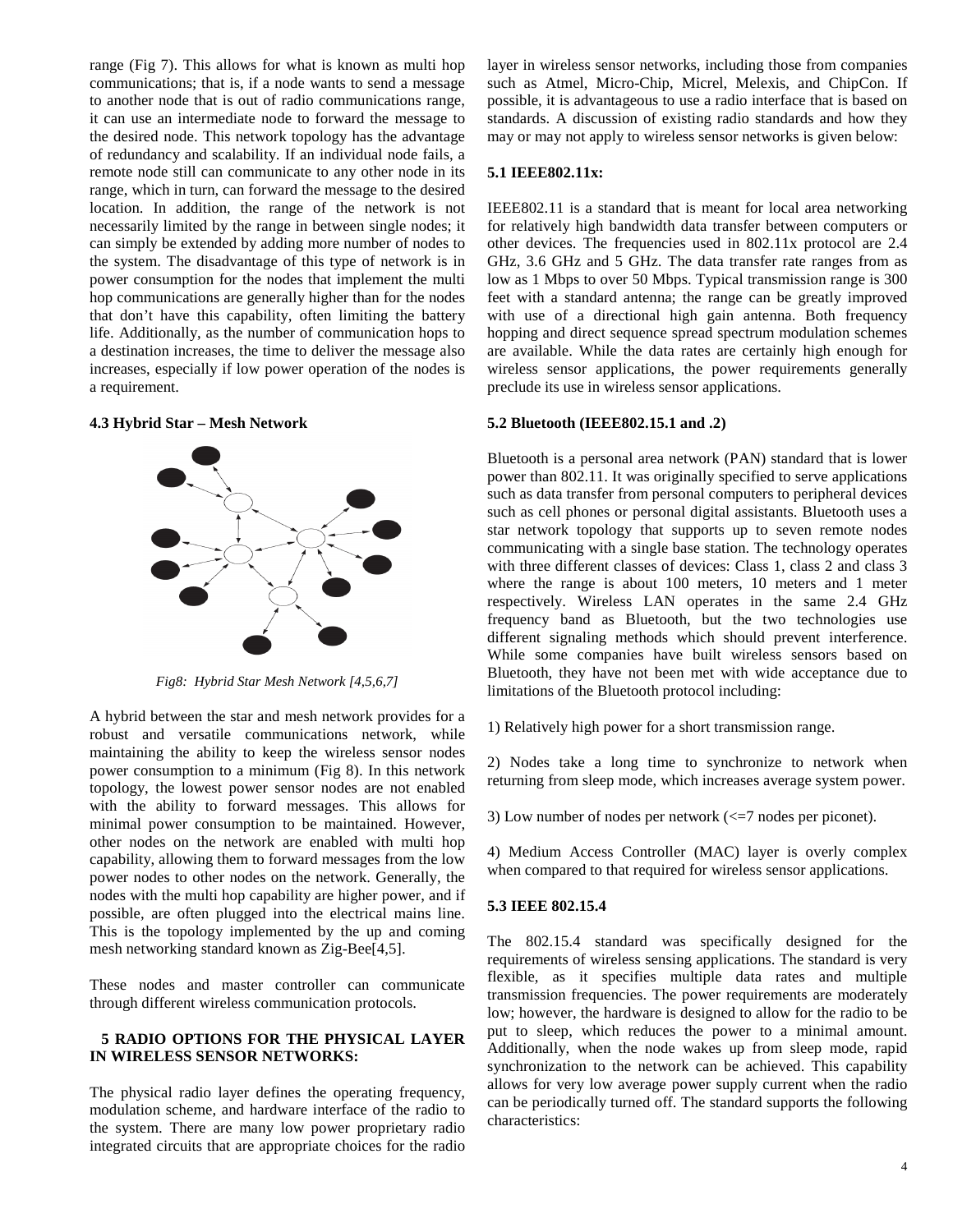1) Transmission frequencies, 868 MHz/902–928 MHz/2.48–2.5 GHz.

2) Data rates of 20 Kbps (868 MHz Band) 40 Kbps (902 MHz band) and 250 Kbps (2.4 GHz band).

3) Supports star and peer-to-peer (mesh) network connections.

4) Standard specifies optional use of AES-128 security for encryption of transmitted data.

5) Link quality indication, which is useful for multi-hop mesh networking algorithms.

6) Uses Direct Sequence Spread Spectrum (DSSS) for robust data communications.

It is expected that of the three aforementioned standards, the IEEE 802.15.4 will become most widely accepted for wireless sensing applications. The 2.4-GHz band will be widely used, as it is essentially a worldwide license-free band. The high data rates accommodated by the 2.4-GHz specification will allow for lower system power due to the lower amount of radio transmission time to transfer data as compared to the lower frequency bands.[8,11]

### **5.4 ZigBee**

The ZigBee Alliance is an association of companies working together to enable reliable, cost-effective, lowpower, wirelessly networked monitoring and control products based on an open global standard. The ZigBee alliance specifies the IEEE 802.15.4 as the physical and MAC layer (Fig 9) and is seeking to standardize higher level applications such as lighting control and HVAC monitoring.



*Fig9 : Zig-Bee Protocol* 

Zigbee works at 868 MHz in Europe, 915 MHz in the USA and Australia, and 2.4 GHz in most jurisdictions worldwide. Data transmission rates vary from 20 to 900 kilobits/second. It also serves as the compliance arm to IEEE802.15.4 much as the Wi-Fi alliance served the IEEE802.11 specification. The ZigBee network specification, to be ratified in 2004, will support both star network and hybrid star mesh networks. As can been seen in Fig 8, the ZigBee Alliance encompasses the IEEE802.15.4 specification and expands on the network specification and the application interface.<sup>[8,11]</sup>

#### **5.5 IEEE1451.5**

While the IEEE802.15.4 standard specifies a communication architecture that is appropriate for wireless sensor networks, it stops short of defining specific about the sensor interface. The IEEE1451.5 wireless sensor working group aims to build on the efforts of previous IEEE1451 smart sensor working groups to standardize the interface of sensors to a wireless network. Currently, the IEEE802.15.4 physical layer has been chosen as the wireless networking communications interface, and at the time of this writing the group is in the process of defining the sensor interface.

#### **6. POWER CONSIDERATION OF A WSN:**

One of the most important considerations for a wireless sensor network is power consumption. While the concept of wireless sensor networks looks practical and exciting on paper, if batteries are going to have to be changed constantly, widespread adoption will not occur. Therefore, when the sensor node is designed power consumption must be minimized. Fig 10 shows a chart outlining the major contributors to power consumption in a typical 5000 ohm wireless strain gage sensor node versus transmitted data update rate. Note that by far, the largest power consumption is attributable to the radio link itself.



*Strain gauge wireless sensor node[10]* 

There are a number of strategies that can be used to reduce the average supply current of the radio, including:

- Reduce the amount of data transmitted through data compression and reduction.
- Lower the transceiver duty cycle and frequency of data transmissions.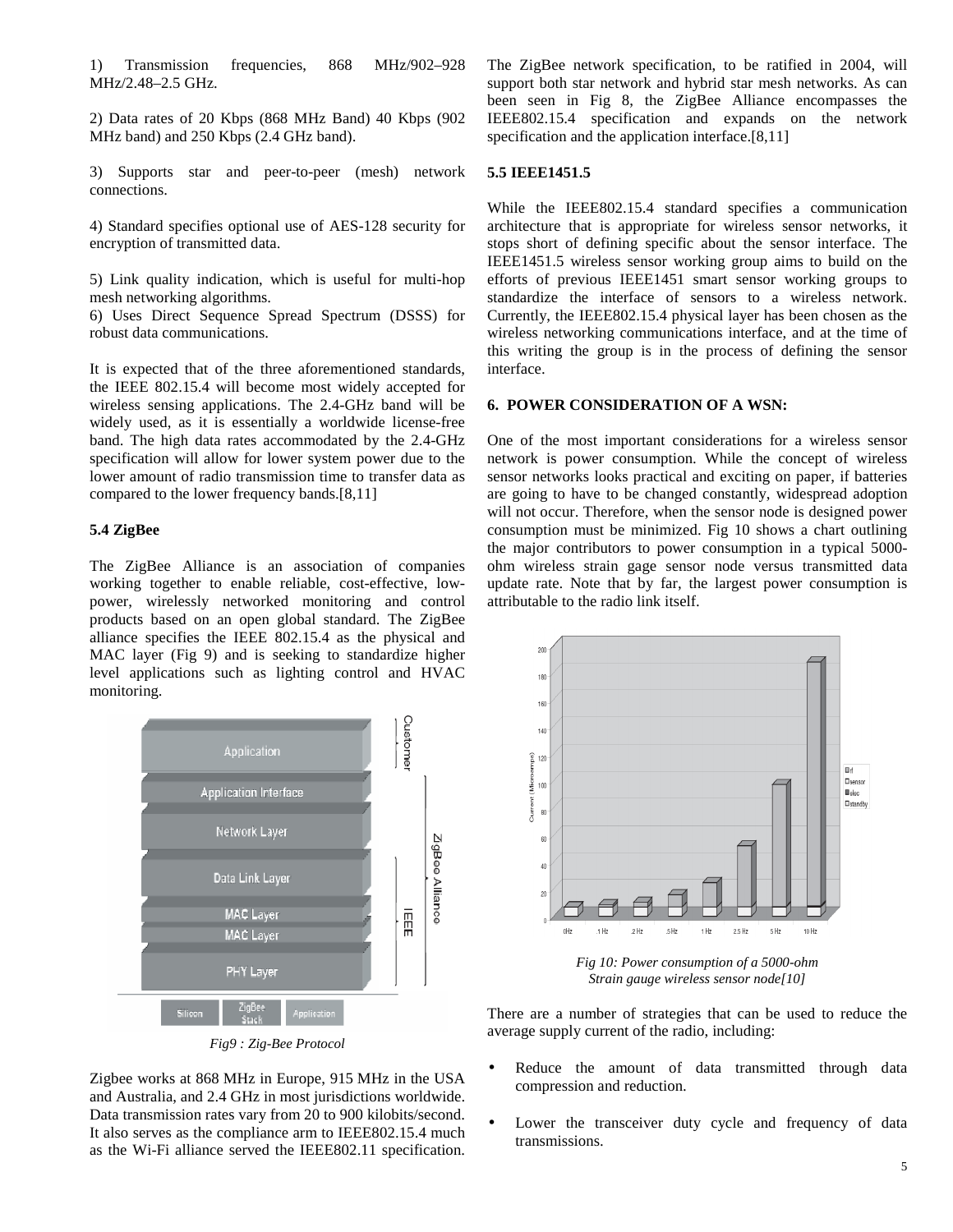#### **7.1 Key Hardware Issues**:

- Reduce the frame overhead.
- Implement strict power management mechanisms (power-down and sleep modes).
- Implement an event-driven transmission strategy; only transmit data when a sensor event occurs.

# **7. KEY CHALLENGES:**

Industrial applications offer a broad scope for growth in wireless sensor use, but this growth cannot be achieved without overcoming some of the key challenges facing the market, as shown in Fig 11.

- $\checkmark$  Lack of adequate open bandwidth.
- Deployable network size and hopping challenge.
- Constantly evolving standards.



Fig 11: Key challenges for the wireless sensor market

Inter-operability is a major challenge for market participants. This is further exacerbated by the embedding of proprietary communication protocols and support software. Wireless communication technology is successful only if the equipment of different vendors can communicate. This multivendor interoperability environment is expected to be a long term challenge from a design standpoint for both sensor and test vendors. Also, equipment must have plug-and-play options for ease of use as well as to improve market acceptance.

Licensed bandwidths are a subject of disagreement in the market. Market leaders and large companies feel that the use of unlicensed bands interferes with the licensed ones and therefore should be completely eliminated. Presently most wireless sensor network devices operate in unlicensed bands such as 865 MHz and 2.4 GHz, and reliable communication can be affected by interference from other devices operating in the same frequency band. However, the majority of the market participants feel that the use of unlicensed bands is likely to bring in larger benefits accompanied by unrestricted growth as well as to provide equal opportunity to market participants operating on the same platform.



Fig12. Hardware attributes most sought after by end users

There is no ideal wireless sensor or transmitter that could be used for all conceivable applications. In fact, each application determines what attributes the wireless transmitters should have.

Wireless sensors, transmitters, and networks are used for diverse applications with varying requirements and characteristics .Designers and the research community are developing a hardware design platform capable of supporting multiple applications. It is imperative for market participants to have a set of hardware platforms with different capabilities that cover the design space and cater to most market opportunities. A modular approach under which individual components of a sensor node can be easily exchanged is a solution for multiple applications (Fig 12). [11]

#### **7.2Key Network Issues:**



Fig 13. Key attributes of an ideal wireless sensor network

Because wireless sensor networking is built around low-power radios, the nodes that make up the network play a key role in wireless communication (Fig 13). From a physical perspective, the deployment of nodes may take several forms depending on the sensor application and the desired pattern of communication. Deployment may also be a one-time activity, where the installation and use of a sensor network are strictly separate activities. It can also be a continuous process where more nodes are deployed over the lifetime of the network.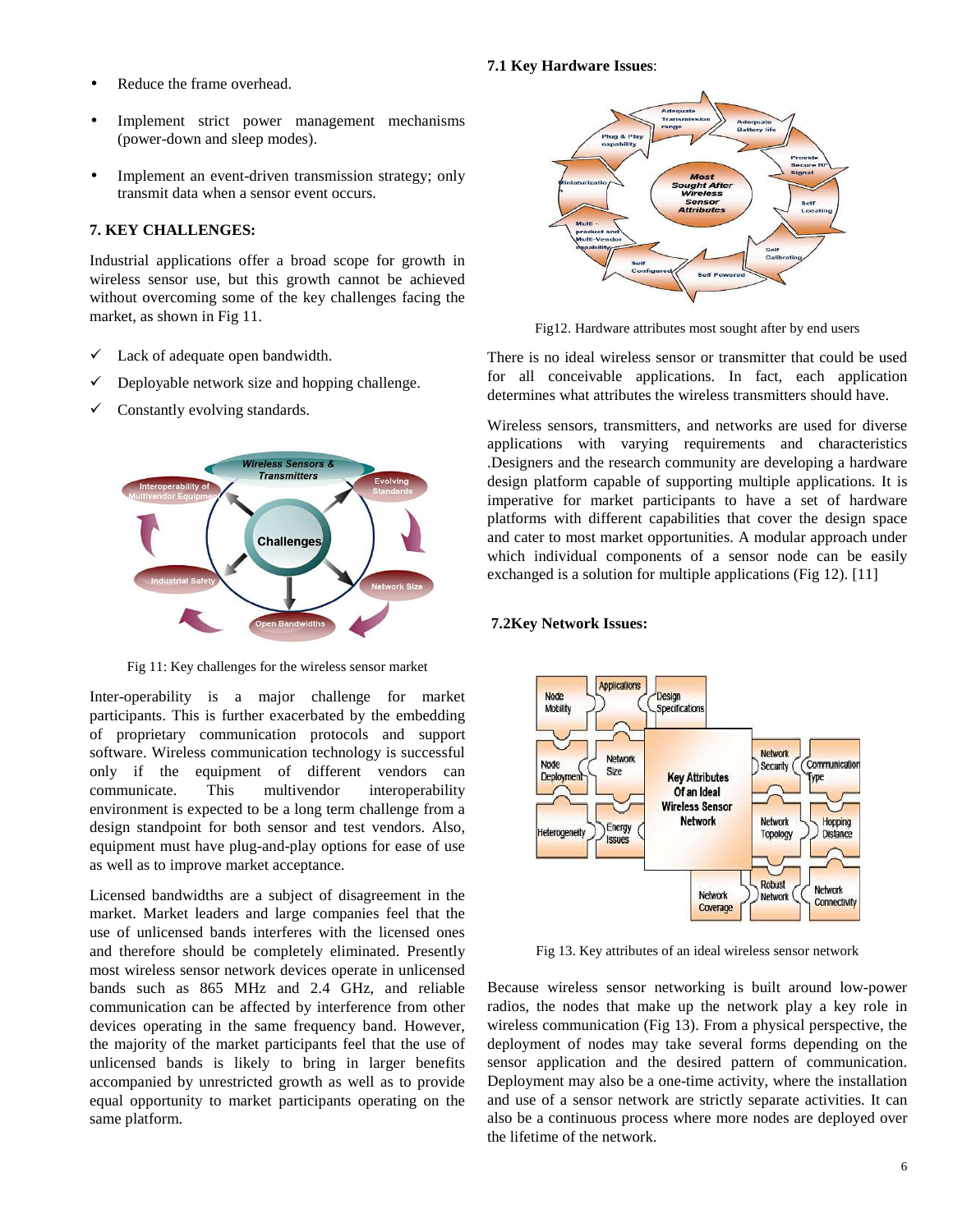| <b>Threat</b>                        | Layer          | <b>Defense Techniques</b>                            |
|--------------------------------------|----------------|------------------------------------------------------|
| Jamming                              | Physical       | Spread-spectrum, lower<br>duty<br>cycle              |
| Tampering                            |                | Tamper-proofing, effective<br>key management schemes |
| Exhausting                           | Link           | Rate limitation                                      |
| Collision                            |                | Error correcting code                                |
| Route<br>information<br>manipulating |                | Authentication, encryption                           |
| Selective<br>forwarding              | <b>Network</b> | Redundancy, probing                                  |
| Sybil attack                         |                | Authentication                                       |
| Sinkhole                             |                | Authentication,<br>monitoring,<br>redundancy         |
| Wormhole                             |                | Flexible routing,                                    |
| Hallo flood                          |                | Two-way authentication,<br>three-way handshake       |
| Flooding                             | Transport      | Limiting connection<br>numbers, client puzzles       |
| Clone attack                         | Application    | Unique pair-wise keys                                |

Table 2. Typical threats in WSN

The location of the wireless sensor nodes can also undergo changes over the life of the sensor system. This change of location can be either intentional as required by the system design or desired by the users or be due to external changes such as environmental changes. Mobility can be active or passive. Active mobility can be like an automotive application in which the mobile node must dynamically adjust its direction in accordance with the signal strengths between sensor nodes until it arrives at its desired location. Passive mobility involves a node attached to a moving object where the object is not under the control of the sensor node.

The application needs to determine the actual size of the network. The application can vary from a single sensor node to multiple sensor nodes. Again, the size of each sensor node can vary from a large box to a microscopically small particle.<sup>[11]</sup>

# **8 GENERAL SECURITY REQUIRMENT FOR WSN**:

Because of the nature of wireless communications,

resource limitation on sensor nodes, size and density of the networks, unknown topology prior to deployment, and high risk of physical attacks to unattended sensors, it is a challenge to provide security in WSNs. The ultimate security requirement is to provide confidentiality, integrity, authenticity, and availability of all messages in the presence of resourceful adversaries. To provide secure communications for the WSNs, all messages have to be encrypted and authenticated. Security attacks on information flow can be widespread. Modification of information is possible because of the nature of the wireless channels and uncontrolled node environments. An opponent can use natural impairments to modify information and also render the information unavailable. Security requirements in WSNs are similar to those of wireless ad hoc networks due to their similarities [12].

 These security requirements can be provided by distribution mechanism with the requirements of scalability, efficiency key connectivity and resilience. Scalability is the ability to support large sensor nodes in the networks. Key distribution mechanism must support large network, and must be flexible against substantial increase in the size of the network even after deployment. Efficiency is the consideration of storage processing and communications limitations on sensor nodes. Key connectivity is the probability that two or more sensor nodes store the same key or keying material. Enough key connectivity must be provided for a WSN to perform its intended functionality. Resilience is about the resistance against node capture. Compromise of security credentials, which are stored on a sensor node or exchanged over radio links, should not reveal information about security of any other links in a WSN. Higher resilience means lower number of compromised links.

### **8.1 Typical Security Threats and Defense Techniques in Wireless Sensor Networks:**

Communications over wireless channels are, by nature, insecure and easily susceptible to various kinds of threats. A large-scale sensor network consists of huge number of sensor nodes and may be dispersed over a wide area. Typical sensor nodes are small with limited communication and computing capabilities. These small sensor nodes are pervious to several key types of threats.

For a large scale sensor network it is impractical to monitor and protect each individual sensor from physical or logical attack. Threats on sensor networks can be classified into attacks on physical, link (MAC), network, transportation, and application layers [14]. Threats can also be classified based on the capability of the possible attacker, such as sensor-level and laptop-level.

Various threats, respective affected layer and defense technique has been shown in table2.

### **9 FIELDS OF APPLICATION OF WIRELESS SENSOR NETWORKS:**

There are numerous different fields of application of sensor networks.